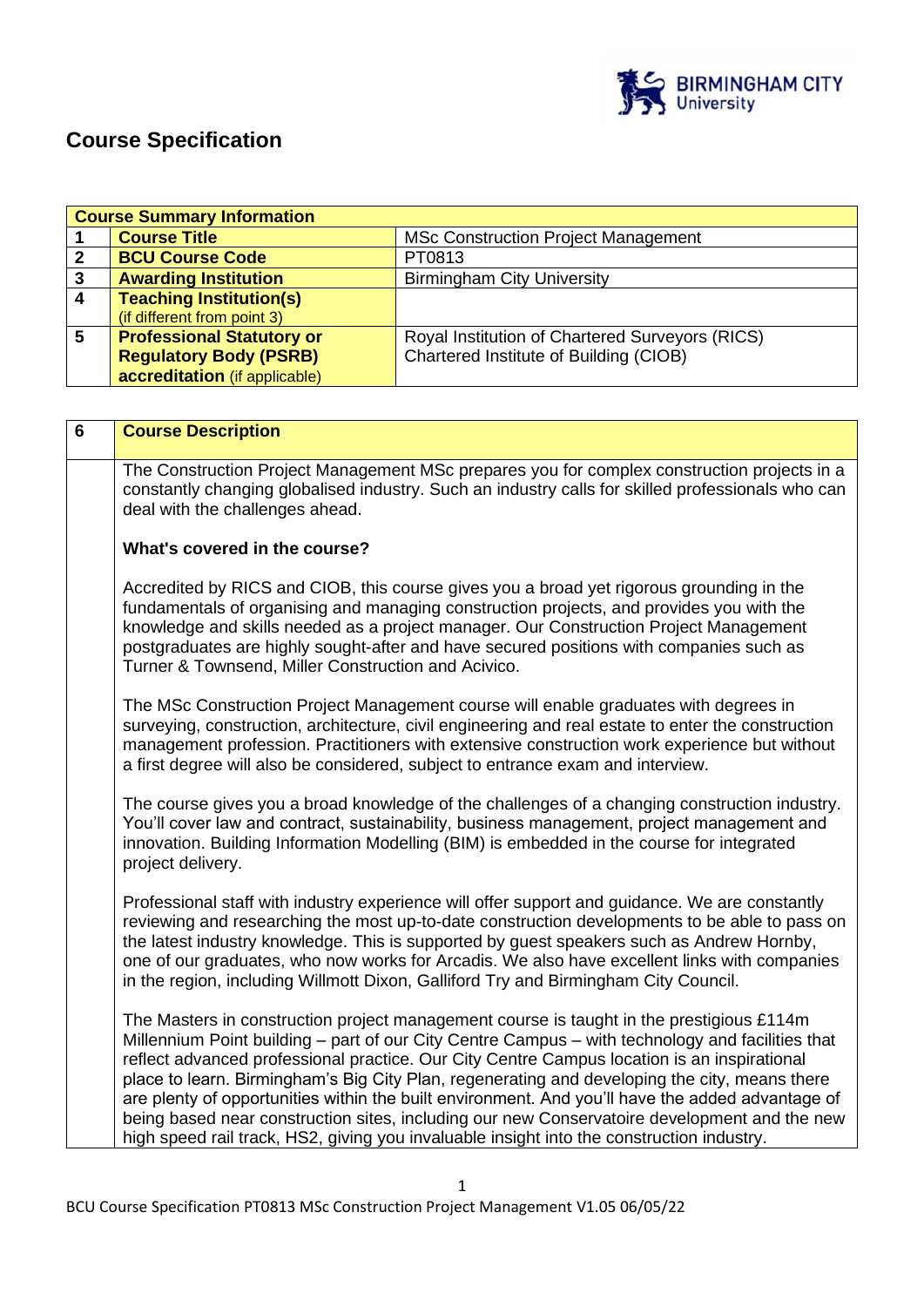

|    | <b>Course Awards</b>                                     |              |                                  |
|----|----------------------------------------------------------|--------------|----------------------------------|
| 7a | <b>Name of Final Award</b>                               | <b>Level</b> | <b>Credits</b><br><b>Awarded</b> |
|    | Master of Science Construction Project Management        |              | 180                              |
|    | Master of Science Construction Project Management with   |              | 240                              |
|    | <b>Professional Placement</b>                            |              |                                  |
| 7b | <b>Exit Awards and Credits Awarded</b>                   |              |                                  |
|    | Postgraduate Certificate Construction Project Management |              | 60                               |
|    | Postgraduate Diploma Construction Project Management     |              | 120                              |

| <b>Derogation from the University Regulations</b> |
|---------------------------------------------------|
| Not applicable                                    |

| 9<br><b>Delivery Patterns</b> |                             |                          |         |  |
|-------------------------------|-----------------------------|--------------------------|---------|--|
| <b>Mode(s) of Study</b>       | <b>Location(s) of Study</b> | <b>Duration of Study</b> | Code(s) |  |
| <b>Full Time September</b>    | <b>City Centre</b>          | 12 months                | PT0813  |  |
| Part Time September           | <b>City Centre</b>          | 24 months                | PT0815  |  |
| <b>Full Time January</b>      | <b>City Centre</b>          | 12 months                | PT0813  |  |
| Part Time January             | <b>City Centre</b>          | 24 months                | PT0825  |  |
| Full Time January 'with       | City Centre (and            | 18 months                | PT1328  |  |
| Professional<br>Placement'    | placement provider)         |                          |         |  |
| <b>Full Time September</b>    | City Centre (and            | 18 months                | PT1328  |  |
| 'with Professional            | placement provider)         |                          |         |  |
| Placement'                    |                             |                          |         |  |

# **10 Entry Requirements**

The admission requirements for this course are stated on the course page of the BCU website at <https://www.bcu.ac.uk/>.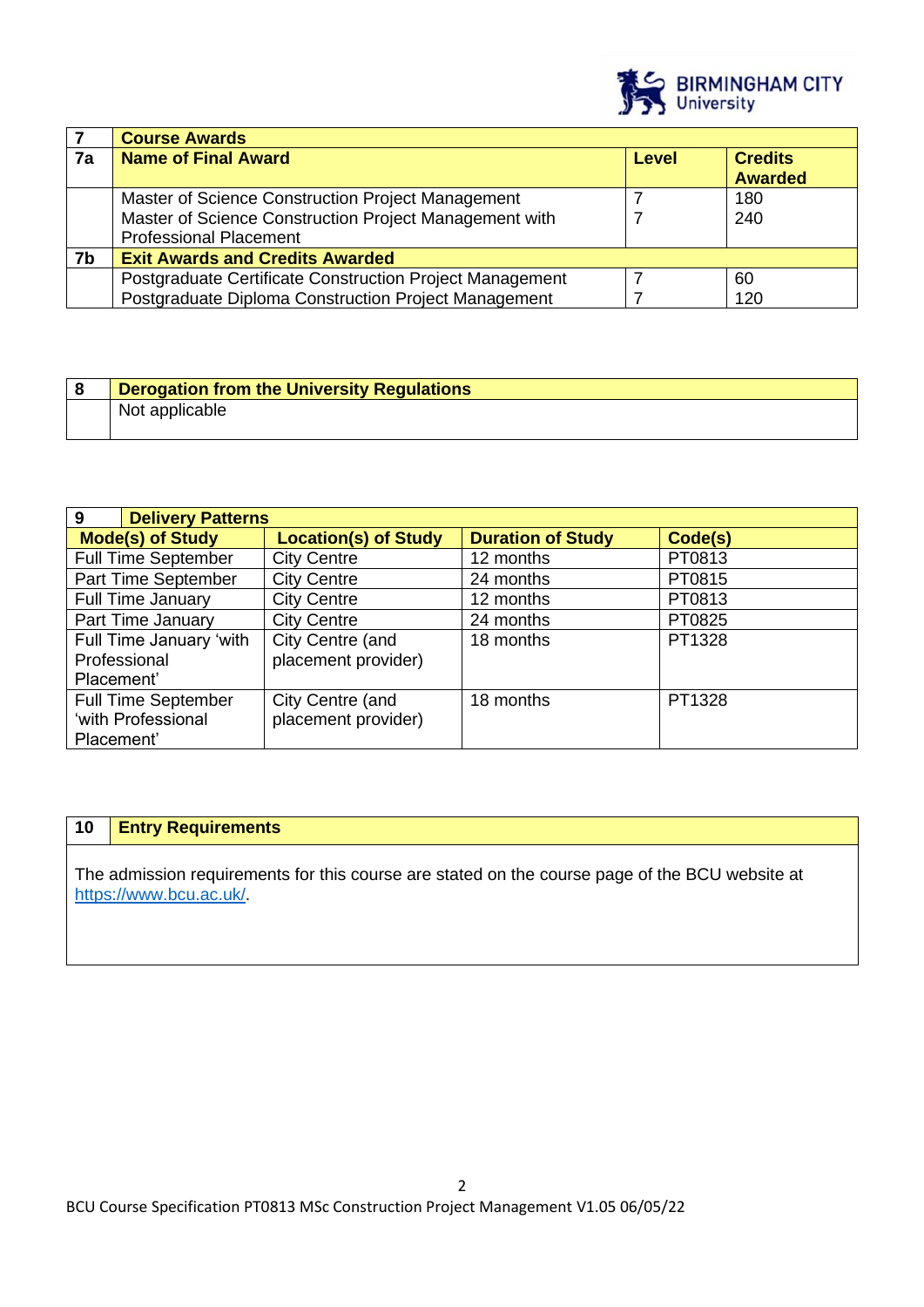

| 11                      | <b>Course Learning Outcomes</b>                                                                    |
|-------------------------|----------------------------------------------------------------------------------------------------|
|                         |                                                                                                    |
| $\mathbf 1$             | Identify and define problems in the management of construction projects.                           |
| $\overline{2}$          | Understand the principles and basic methods of managing construction projects.                     |
| $\overline{3}$          | Appreciate the different construction project management practices.                                |
| $\overline{\mathbf{4}}$ | Explain and discuss the process of the management of construction projects.                        |
| $\overline{\mathbf{5}}$ | Debate logically and coherently on issues in the management of construction projects.              |
| 6                       | Differentiate the diverse and multiple perspectives involved in the management of construction     |
|                         | projects.                                                                                          |
| $\overline{7}$          | Synthesise theory and practice to design / implement practical solutions.                          |
| 8                       | Conceptualise new practice through lateral thinking.                                               |
| 9                       | Apply competently the contemporary technologies used in the management of construction             |
|                         | projects.                                                                                          |
| 10                      | Evaluate different options available in the management of construction projects.                   |
|                         | Make incisive decisions through an explicit and systematic understanding of the political, social, |
| 11                      | cultural, economic, technological, environmental, legal and organisational factors in the          |
|                         | management of construction projects.                                                               |
| 12                      | Apply research and advanced scholarship skills to inquire into the management of construction      |
|                         | projects.                                                                                          |
| 13                      | Communicate in various forms coherently and comprehensibly to a diverse range of audience.         |
| 14                      | Work professionally and ethically with other people and contribute to team goals.                  |
| 15                      | Access and make appropriate use of relevant materials and information.                             |
| 16                      | Show confidence, self-awareness and self-reliance through critical reflection.                     |

| <b>Module Code</b><br><b>Module Name</b><br><b>Credit Value</b>               |  |  |  |  |
|-------------------------------------------------------------------------------|--|--|--|--|
| 20                                                                            |  |  |  |  |
| 20                                                                            |  |  |  |  |
| 20                                                                            |  |  |  |  |
| 20                                                                            |  |  |  |  |
| 20                                                                            |  |  |  |  |
| 20                                                                            |  |  |  |  |
| 60                                                                            |  |  |  |  |
| In order to qualify for the award of MSc Construction Project Management with |  |  |  |  |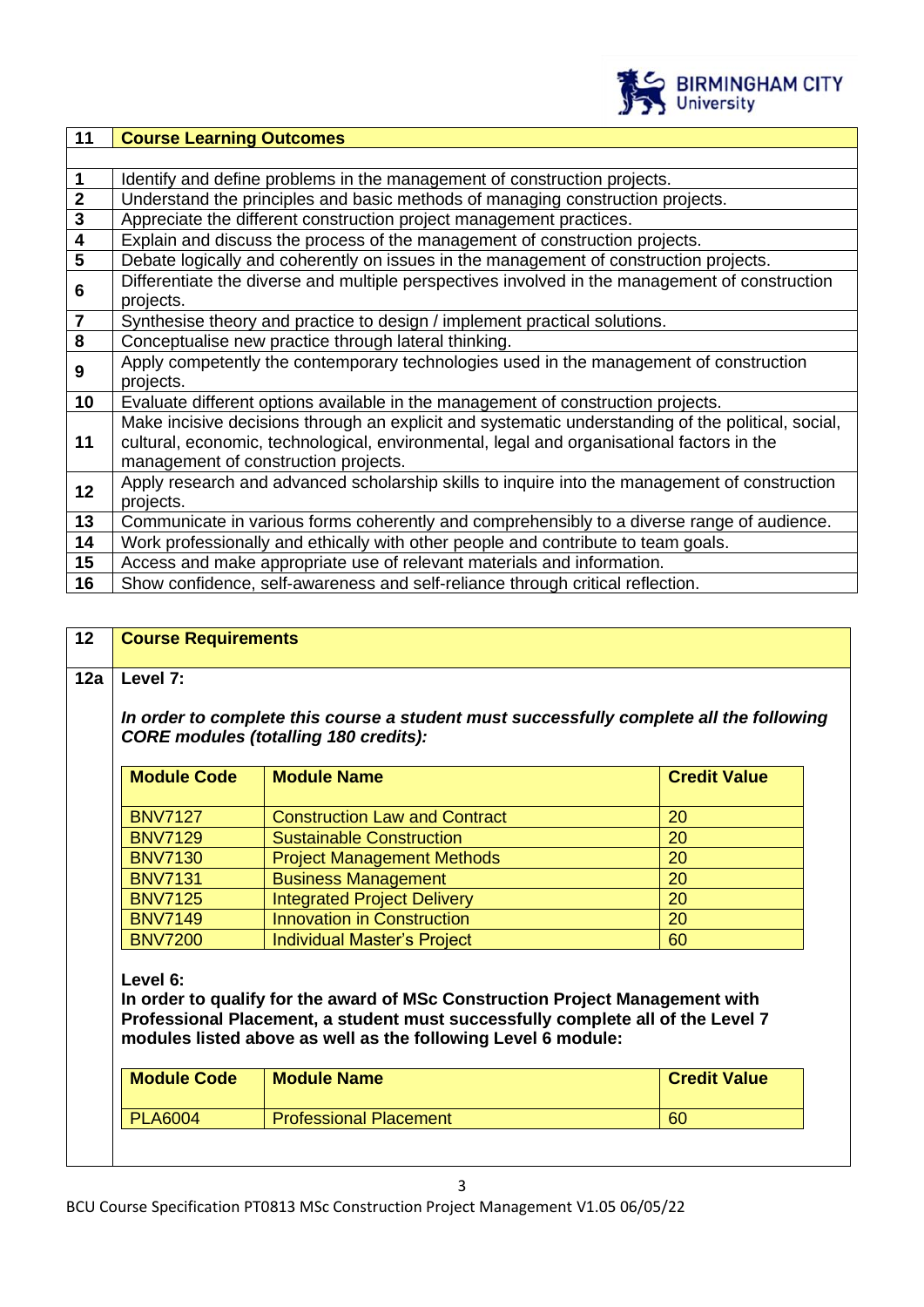

#### **12b Structure Diagram**

# **Full-time mode (September intake)**

| Year 1                                           | Construction Law and                        | Innovation in   | <b>Project Management</b> |
|--------------------------------------------------|---------------------------------------------|-----------------|---------------------------|
| 1 <sup>st</sup> Semester                         | Contract                                    | Construction    | <b>Methods</b>            |
| (Sept – Dec)                                     | (20 credits)                                | (20 credits)    | (20 credits)              |
| Year 1                                           | Sustainable                                 | <b>Business</b> | <b>Integrated Project</b> |
| 2 <sup>nd</sup> Semester                         | Construction                                | Management      | Delivery                  |
| $(Jan - May)$                                    | (20 credits)                                | (20 credits)    | (20 credits)              |
| Year 1<br>3 <sup>rd</sup> Semester<br>(May-Sept) | Individual Master's Project<br>(60 credits) |                 |                           |

#### **Full-time mode (January intake)**

| Year 1                                             | Sustainable                                           | <b>Business</b> | Integrated Project        |
|----------------------------------------------------|-------------------------------------------------------|-----------------|---------------------------|
| 1 <sup>st</sup> Semester                           | Construction                                          | Management      | Delivery                  |
| $(Jan - May)$                                      | (20 credits)                                          | (20 credits)    | (20 credits)              |
| Year 1                                             | Construction Law and                                  | Innovation in   | <b>Project Management</b> |
| 2 <sup>nd</sup> Semester                           | Contract                                              | Construction    | <b>Methods</b>            |
| (June - Sept)                                      | (20 credits)                                          | (20 credits)    | (20 credits)              |
| Year 2<br>1 <sup>st</sup> Semester<br>(Sept - Jan) | Individual Master's Project<br>$(60 \text{ credits})$ |                 |                           |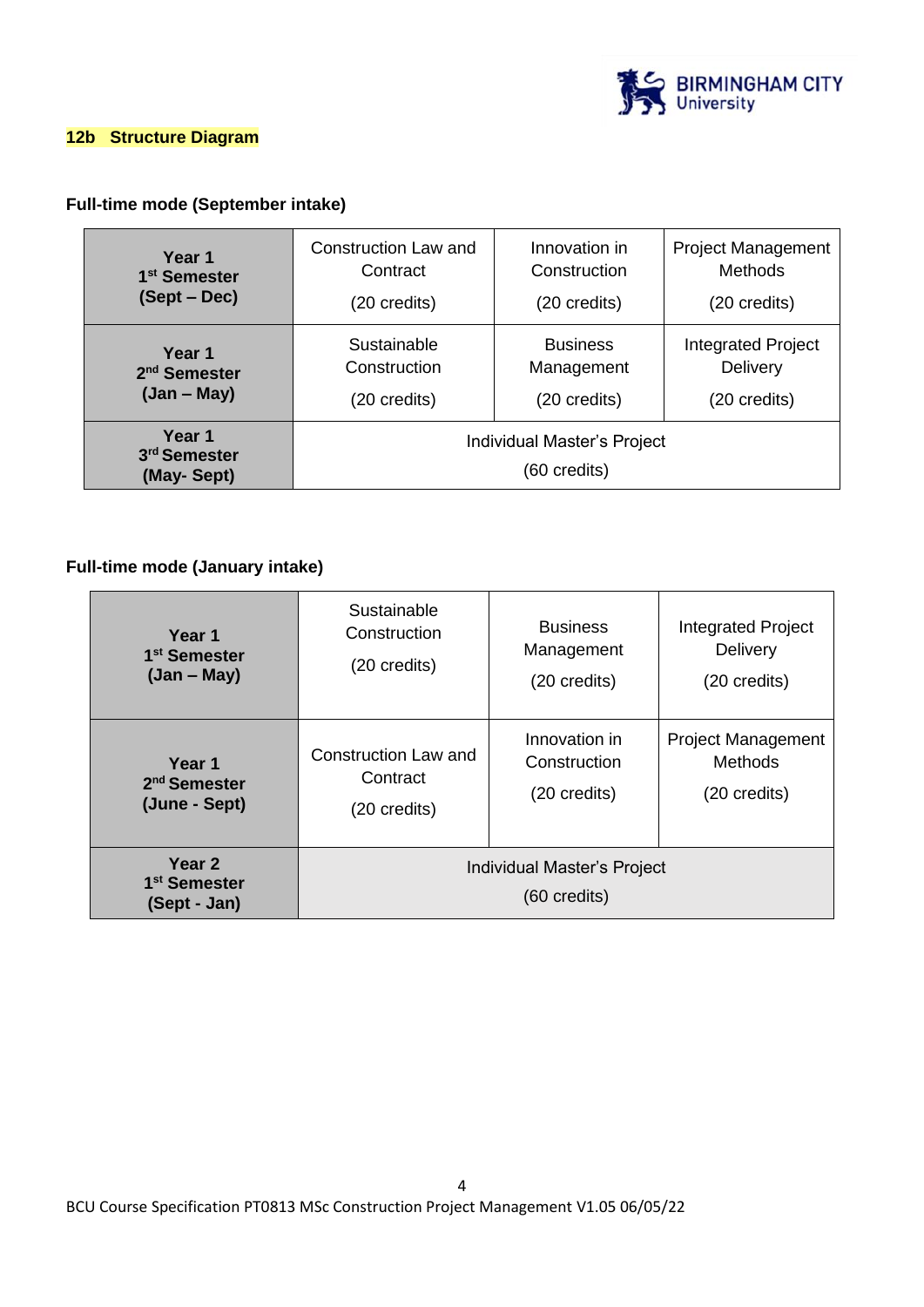

# **Part-time mode (September intake)**

| Year 1<br>1 <sup>st</sup> Semester<br>(Sept – Dec)             | Innovation in Construction<br>(20 credits)       | <b>Project Management Methods</b><br>(20 credits)  |
|----------------------------------------------------------------|--------------------------------------------------|----------------------------------------------------|
| Year 1<br>2 <sup>nd</sup> Semester<br>$(Jan - May)$            | Sustainable Construction<br>(20 credits)         | <b>Integrated Project Delivery</b><br>(20 credits) |
| Year 2<br>1 <sup>st</sup> Semester<br>(Sept – Dec)             | Construction Law and<br>Contract<br>(20 credits) |                                                    |
| Year <sub>2</sub><br>2 <sup>nd</sup> Semester<br>$(Jan - May)$ | <b>Business Management</b><br>(20 credits)       | Individual Master's Project<br>(60 Credits)        |
| Year 2<br>3 <sup>rd</sup> Semester<br>(May – Sept)             |                                                  |                                                    |

### **Part-time mode (January intake)**

| Year 1<br>1 <sup>st</sup> Semester<br>$(Jan - May)$            | Sustainable Construction<br>(20 credits)                | Integrated Project Delivery<br>(20 credits)       |
|----------------------------------------------------------------|---------------------------------------------------------|---------------------------------------------------|
| Year 1<br>2 <sup>nd</sup> Semester<br>(Sept – Dec)             | Innovation in Construction<br>(20 credits)              | <b>Project Management Methods</b><br>(20 credits) |
| Year <sub>2</sub><br>1 <sup>st</sup> Semester<br>$(Jan - May)$ | <b>Business Management</b><br>(20 credits)              |                                                   |
| Year <sub>2</sub><br>2 <sup>nd</sup> Semester<br>(Sept – Dec)  | <b>Construction Law and</b><br>Contract<br>(20 credits) | Individual Master's Project<br>(60 Credits)       |
| Year 3<br>1 <sup>st</sup> Semester<br>$(Jan - May)$            |                                                         |                                                   |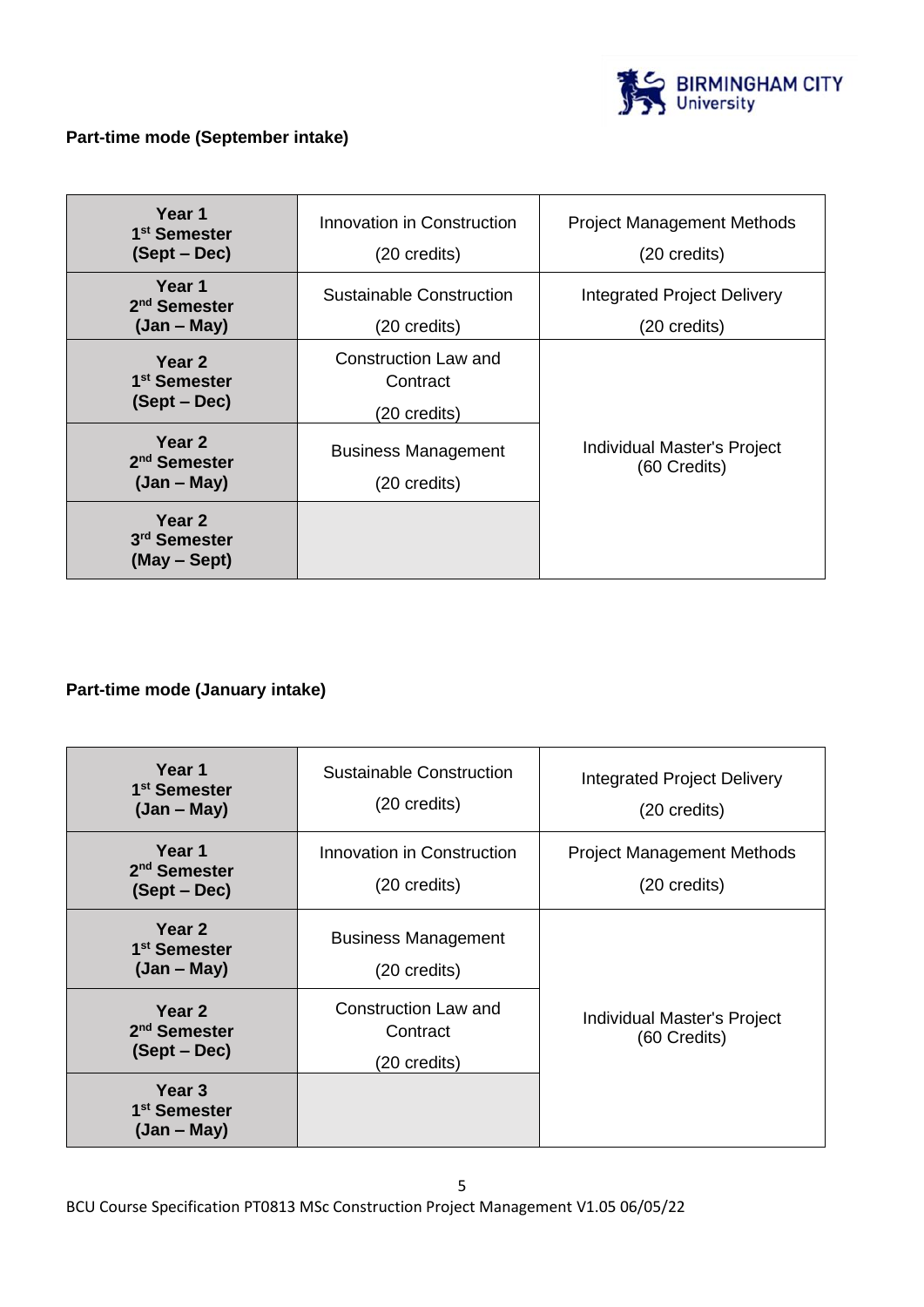

### **Professional Placement - Full-time mode (January intake)**

| Year 1<br>1 <sup>st</sup> Semester<br>$(Jan - May)$ | Sustainable<br>Construction<br>(20 credits)                | <b>Business Management</b><br>(20 credits)    | Integrated Project<br><b>Delivery</b><br>$(20 \text{ credits})$ |
|-----------------------------------------------------|------------------------------------------------------------|-----------------------------------------------|-----------------------------------------------------------------|
| Year 1<br>2 <sup>nd</sup> Semester<br>(June - Sept) | Construction Law and<br>Contract<br>$(20 \text{ credits})$ | Innovation in<br>Construction<br>(20 credits) | <b>Project Management</b><br>Methods<br>$(20 \text{ credits})$  |
| Year 2<br>1 <sup>st</sup> Semester<br>(Sept - Jan)  | Individual Master's Project (60 credits)                   |                                               |                                                                 |
| Year 2<br>2 <sup>nd</sup> Semester<br>(Jan - May)   | Professional Placement (60 credits)                        |                                               |                                                                 |

### **Professional Placement - Full-time mode (September intake)**

| Year 1<br>1 <sup>st</sup> Semester<br>(Sept - Dec)  | Sustainable<br>Construction<br>(20 credits)      | <b>Business Management</b><br>(20 credits)              | <b>Integrated Project</b><br>Delivery<br>$(20 \text{ credits})$ |
|-----------------------------------------------------|--------------------------------------------------|---------------------------------------------------------|-----------------------------------------------------------------|
| Year 1<br>2 <sup>nd</sup> Semester<br>$(Jan - May)$ | Construction Law and<br>Contract<br>(20 credits) | Innovation in<br>Construction<br>$(20 \text{ credits})$ | <b>Project Management</b><br>Methods<br>$(20 \text{ credits})$  |
| Year 2<br>1 <sup>st</sup> Semester<br>(May - Sept)  | Individual Master's Project (60 credits)         |                                                         |                                                                 |
| Year 2<br>2 <sup>nd</sup> Semester<br>(Sept - Jan)  | Professional Placement (60 credits)              |                                                         |                                                                 |